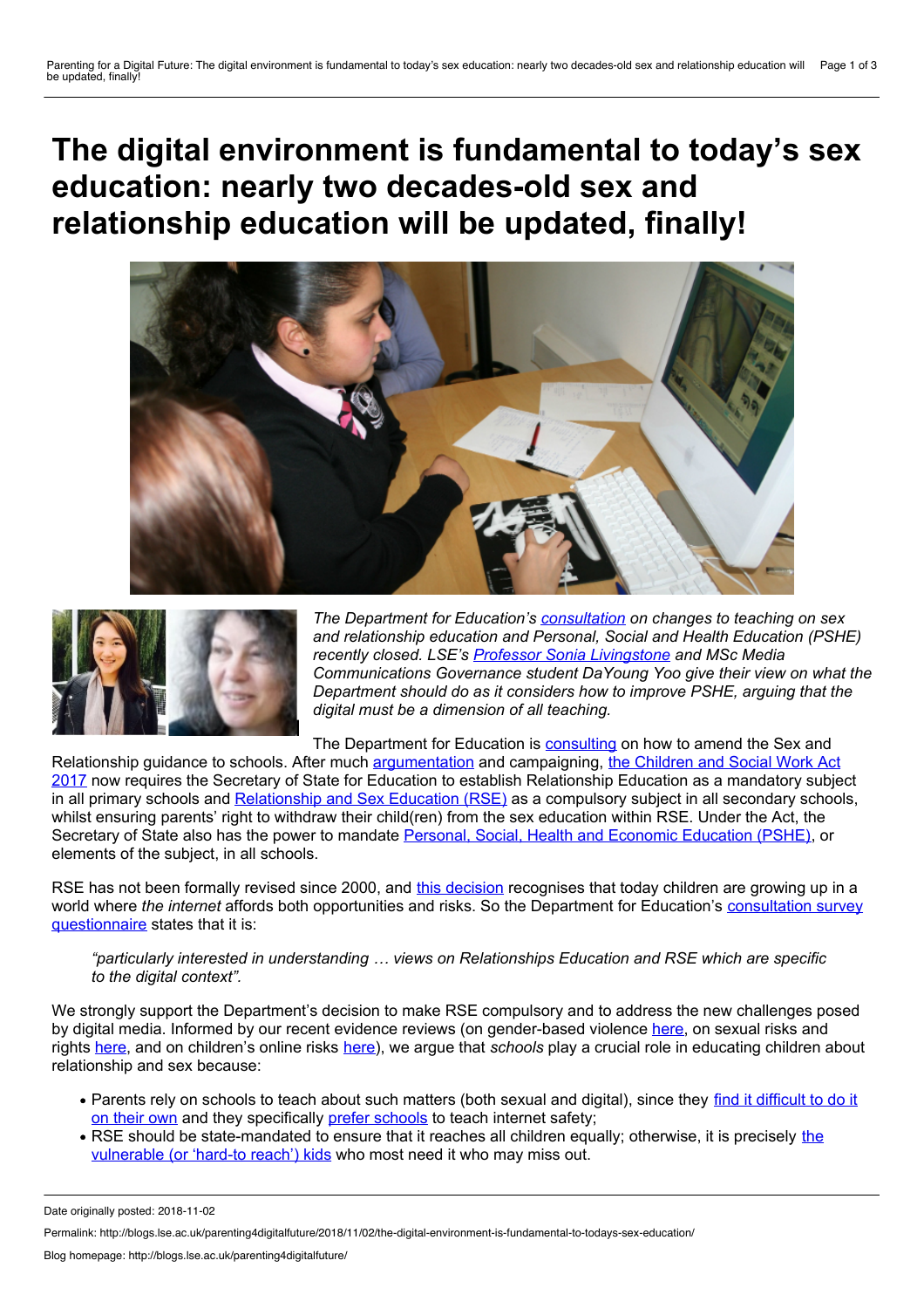Parenting for a Digital Future: The digital environment is fundamental to today's sex education: nearly two decades-old sex and relationship education will be updated, finally! Page 2 of 3

We also urge that sex education should begin *earlier* than 11, given that e[merging](https://theconversation.com/the-virtual-door-to-online-child-sexual-grooming-is-wide-open-90972?utm_source=twitter&utm_medium=twitterbutton) problems such as online grooming, [sexting](https://www.nspcc.org.uk/preventing-abuse/keeping-children-safe/sexting/) and [cyberbullying](http://blogs.lse.ac.uk/parenting4digitalfuture/2015/06/12/as-ever-younger-kids-go-online-how-is-the-family-responding/) now affect younger as well as older children as children gain personalised internet access at ever younger ages. Despite a minimum age of 13, more than half of 11 year-olds and 12 year-olds (62% and 69% [respectively](https://www.internetmatters.org/wp-content/uploads/2016/05/IM-social-media-A4-V3-1.pdf)) have a Facebook profile (not to mention the many other social media [platforms](http://blogs.lse.ac.uk/parenting4digitalfuture/2017/05/23/children-and-young-peoples-online-experiences/), often with sexual content and contact that parents may not know about). [Research](https://www.internetmatters.org/wp-content/uploads/2016/05/IM-social-media-A4-V3-1.pdf) shows that 40% of children remove privacy settings to attract more friends or followers.

More importantly, we assert that the digital must be a dimension of *all*teaching since the risks on digital platforms are increasingly present in children's lives, including when they are learning or seeking information. Such teaching should develop children's digital resilience, including their critical ability and technical [competency](https://www.gov.uk/government/uploads/system/uploads/attachment_data/file/650933/Literature_Review_Final_October_2017.pdf) rather than taking a predominantly [restrictive](http://blogs.lse.ac.uk/parenting4digitalfuture/2015/09/21/parental-education-and-digital-skills-matter-most-in-guiding-childrens-internet-use/) approach to online safety (which, too often, results in children becoming secretive about the ['forbidden](https://www.safenet.bg/en/news/244-0-8-jrc-press-conference) fruit' adults warn them of).

Digital literacy is essential for children to participate and make informed decisions in the digital world. The Lords Select Committee on Communications emphasises in its 2017 [report](https://publications.parliament.uk/pa/ld201617/ldselect/ldcomuni/130/130.pdf) that

*"schools should teach online responsibilities, social norms and risks as part of mandatory PSHE education."*

We propose these specific topics and issues as vital:

- **RSE and (or) PSHE should recognise and address gender differences**. Girls appear to be more vulnerable to [technologically](http://data.parliament.uk/writtenevidence/committeeevidence.svc/evidencedocument/women-and-equalities-committee/sexual-harassment-and-sexual-violence-in-schools/written/33550.pdf) mediated harassment than boys, building on the cultural assumption "girls and young women's bodies are somehow the property of boys and young men" as the NSPCC [suggests](https://www.nspcc.org.uk/globalassets/documents/research-reports/qualitative-study-children-young-people-sexting-report.pdf), with ["gendered](https://www.thinkuknow.co.uk/professionals/resources/digital-romance/) patterns of pressure and coercion, everyday sexism and the existence of a gendered double standard" operating both online and offline. The sexual conformity and image pressures on boys, too, should be addressed, as should associated problems of [anorexia](http://www.thechildrensmediafoundation.org/wp-content/uploads/2014/02/Bond-2012-Research-on-pro-anorexia-websites.pdf) and [mental](https://www.childrenscommissioner.gov.uk/wp-content/uploads/2018/01/Childrens-Commissioner-for-England-Life-in-Likes.pdf) health, as should the risk of illegal [activities.](https://www.iwf.org.uk/news/working-internationally-fighting-self-generated-content)
- **Beyond addressing the risk of harm, PSE and/or PSHE must include strategies for prevention or coping** in the digital environment, and so fostering healthy and respectful [relationships.](http://eprints.lse.ac.uk/48115/) All such teaching must be ["developmentally](http://eprints.lse.ac.uk/64567/1/Livingstone_Review_on_Sexual_rights_and_sexual_risks_among_online_youth_Author_2015.pdf) appropriate" but the importance of consent can and must be prioritised from the start. This can, even in relation to sexual consent, be broached among very young [children](https://www.nspcc.org.uk/preventing-abuse/keeping-children-safe/underwear-rule/underwear-rule-schools-teaching-resources/) as well as [older](http://www.consentiseverything.com/) ones with wit and sensitivity. Given the [exposure](https://www.nspcc.org.uk/services-and-resources/research-and-resources/2016/i-wasnt-sure-it-was-normal-to-watch-it/) of children to online pornography, [teaching](https://www.bzga-whocc.de/fileadmin/user_upload/WHO_BZgA_Standards_English.pdf) "[pornography](https://www.nytimes.com/2018/02/07/magazine/teenagers-learning-online-porn-literacy-sex-education.html) literacy" is also important.
- **Parents and carers should also be provided with sufficient information about positive and negative aspects of the digital world**. This must include consideration of children's sex and relationship issues and possible solutions. Parents' informed [engagement](https://www.crin.org/sites/default/files/attachments/jointsubmission_icts_sexual_exploitation.pdf) in their children's digital lives is imperative. The majority of parents of children ranging from pre-schoolers to teens are [willing](https://www.internetmatters.org/wp-content/uploads/2018/01/Internet_Matters_-Parenting_Digital_Natives_Report_2018.pdf) to learn more about how to keep their children safe and supported online.
- **Personal data protection and privacy should be included in both RSE and PSHE**. This is vitalso children can protect their personal data and privacy and avoid risks related to [inappropriate](http://www.childnet.com/ufiles/Project_deSHAME_Dec_2017_Report.pdf) sharing. It is also necessary to educate children about the [commercial](http://eprints.lse.ac.uk/83844/1/businessreview-2017-07-22-a-complex-web-of-factors-influence.pdf) use of their personal data and privacy: now that ['data](http://blogs.lse.ac.uk/impactofsocialsciences/2016/11/22/the-big-data-rich-and-the-big-data-poor-the-new-digital-divide-raises-questions-about-future-academic-research/) is the new oil', they must understand the business model behind so-called 'free'internet services, as wellas how to exercise their rights in relation to the General Data Protection [Regulation](http://blogs.lse.ac.uk/mediapolicyproject/2018/01/18/more-clarity-brings-more-confusion-debating-what-the-european-general-data-protection-regulation-means-for-children-in-the-uk/) which will take effect from May.
- **The relation between RSE/PSHE and a broader media education is also vital**. In relation to the media environment, children need not only (sexual) relationships education but also media [literacy](http://blogs.lse.ac.uk/mediapolicyproject/2015/05/27/whither-media-literacy-policy/) since the digital world (including its harms) is *constituted* of the images, messages, forms of persuasion and networked communication that media [education](https://davidbuckingham.net/2017/11/02/teaching-social-media-a-media-education-approach/) teaches children to understand and critique. Media education can also teach about positive alternative forms of [representation](https://www.researchgate.net/publication/42792338_), enlisting children's creativity and motivation, in changing the dominant and often oppressive, misleading, or child-unfriendly media culture.
- **If schools are not part of the solution they may be part of the problem** given the evidence of sexual harassment and bullying or [cyberbullying,](https://www.theguardian.com/lifeandstyle/2016/sep/12/maria-miller-young-people-sex-education-inequality-tory-mp) among other problems, in schools. Teaching RSE and PSHE should be embedded in structural and normative actions taken to improve schools as safe, respectful and *gender*sensitive places that support human flourishing and dignity (as particularly advocated by a [rights-based](http://unesdoc.unesco.org/images/0015/001548/154861e.pdf) approach to the school community).

Date originally posted: 2018-11-02

Permalink: http://blogs.lse.ac.uk/parenting4digitalfuture/2018/11/02/the-digital-environment-is-fundamental-to-todays-sex-education/